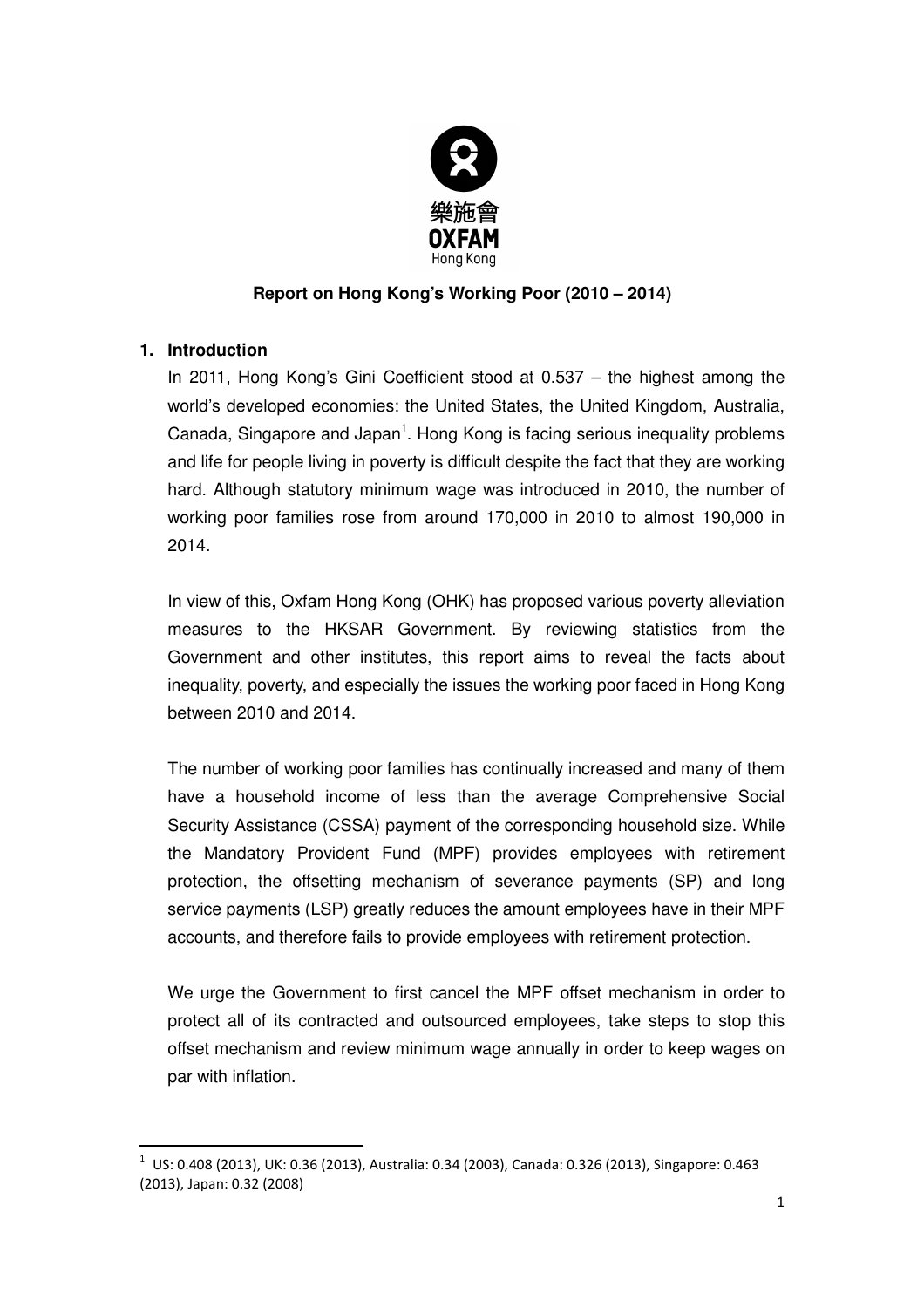#### **2. Research methodology and limitation**

Data in this report was taken from the General Household Survey, which was conducted by the Census and Statistics Department between 2010 and 2014.

Working poor families are defined as households that have at least one employed person (excluding foreign domestic helpers) and earn a monthly household income of less than half of the median income for all households of the corresponding household size.

#### **3. Major findings**

The results of the study show a worryingly wide gap between rich and poor in Hong Kong. Currently, the city's richest 1% owns more than half of Hong Kong's wealth, while the income of the richest households is 19 times the median income of poor households. Currently, the population living in these households stands at over 640,000. Furthermore, over the past five years, the number of working poor households has increased by 10%; of which more than half make monthly incomes below the average CSSA level.

#### **3.1 Inequality in Hong Kong**

# **3.1.1 The wealthiest 1% in Hong Kong owns more than half of Hong Kong's total wealth**

According to Credit Suisse<sup>i</sup>, the wealthiest 1% in Hong Kong owns 52.6% of Hong Kong's total wealth, whereas the wealthiest 10% owns 77.5% of Hong Kong's wealth – the highest proportion among developed regions globally.

# **3.1.2 The collective wealth of the richest 25 people in Hong Kong is equivalent to the Government's reserves**

According to Forbes<sup>ii</sup>, the wealthiest 50 people in Hong Kong have a total wealth of HK\$1.85 trillion (as of January 2015), which is equivalent to having 1.23 times what the Government has in its reserve as of April 2015 – HK\$1.5 trillion<sup>iii</sup>; the wealthiest 25 people in Hong Kong hold HK\$1.51 trillion – as much wealth as what the Government has in its reserves.

#### **3.1.3 Wealthy families earn 19 times more than Hong Kong's poor**

In 2014, the median monthly household income of the top decile was HK\$95,000, while that of the lowest decile was only HK\$5,000. In other words, the poorest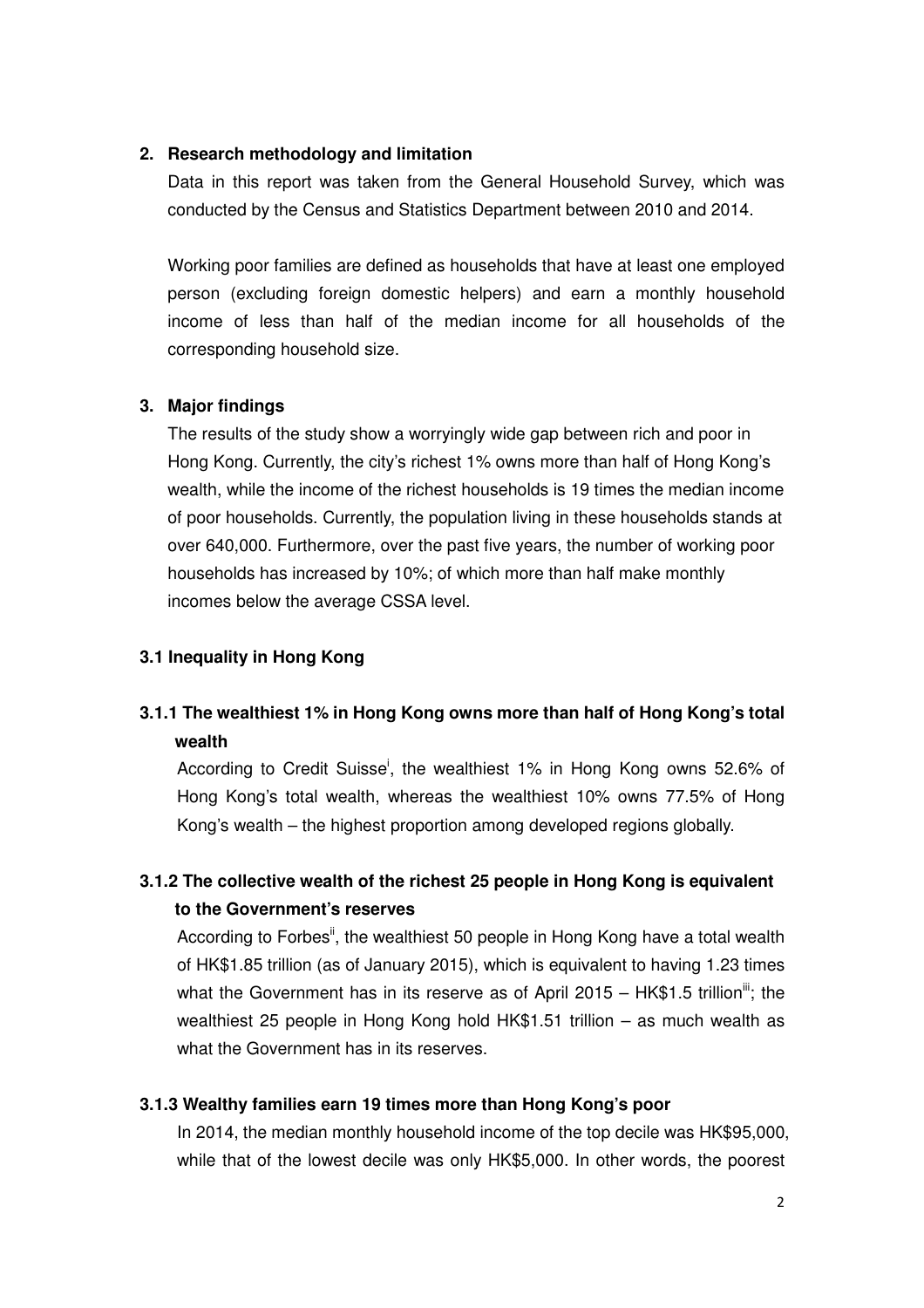| Table 1: Median monthly household income by decile (2010 – 2014) |        |        |                                        |        |        |  |
|------------------------------------------------------------------|--------|--------|----------------------------------------|--------|--------|--|
|                                                                  | 2010   | 2011   | 2012                                   | 2013   | 2014   |  |
| Decile                                                           |        |        | Median monthly household income (HK\$) |        |        |  |
| 1st decile (lowest)                                              | 4,000  | 4,300  | 4,800                                  | 5,000  | 5,000  |  |
| 2nd decile                                                       | 9,000  | 9,800  | 10,400                                 | 11,100 | 12,000 |  |
| 3rd decile                                                       | 11,700 | 12,600 | 13,700                                 | 15,000 | 15,700 |  |
| 4th decile                                                       | 14,500 | 15,500 | 17,000                                 | 18,400 | 19,700 |  |
| 5th decile                                                       | 17,500 | 19,000 | 20,000                                 | 22,000 | 23,100 |  |
| 6th decile                                                       | 21,000 | 22,500 | 24,500                                 | 26,400 | 27,900 |  |
| 7th decile                                                       | 25,100 | 27,100 | 29,500                                 | 31,200 | 32,600 |  |
| 8th decile                                                       | 33,000 | 35,000 | 37,000                                 | 40,000 | 40,400 |  |
| 9th decile                                                       | 45,800 | 49,300 | 50,300                                 | 55,000 | 57,100 |  |
| 10th (highest)                                                   | 80,000 | 82,700 | 85,000                                 | 91,000 | 95,000 |  |
| <b>Overall</b>                                                   | 18,000 | 19,600 | 20,500                                 | 22,200 | 23,100 |  |
| 10th decile/1 decile<br>19.2<br>19.0<br>20.0<br>17.7<br>18.2     |        |        |                                        |        |        |  |
| Source: Census and Statistics Department, HKSAR                  |        |        |                                        |        |        |  |

decile would need to work 1.58 years to earn as much as what the wealthiest earn in a month (see Table 1).

## **3.2 Poverty trends in Hong Kong**

## **3.2.1 More than 640,000 people live in working poor families**

In 2014, there were 189,500 working poor families locally with 647,500 people living in these households. Since 2010, there has been a 10.6% increase in this number (see Table 2).

| Table 2: Number of working poor household by household size (2010 - 2014) |         |         |         |         |         |  |  |
|---------------------------------------------------------------------------|---------|---------|---------|---------|---------|--|--|
| Household size                                                            | 2010    | 2011    | 2012    | 2013    | 2014    |  |  |
|                                                                           | 3,800   | 3,400   | 4,200   | 4,800   | 3,800   |  |  |
| 2                                                                         | 23,400  | 25,100  | 27,200  | 31,400  | 30,200  |  |  |
| 3                                                                         | 61,000  | 62,900  | 67,200  | 71,700  | 69,300  |  |  |
| 4                                                                         | 59,400  | 61,300  | 63,700  | 63,500  | 62,900  |  |  |
| 5                                                                         | 17,800  | 18,000  | 17,000  | 17,600  | 17,000  |  |  |
| $6+$                                                                      | 6,100   | 5,800   | 5,800   | 5,400   | 6,200   |  |  |
| <b>Overall</b>                                                            | 171,400 | 176,500 | 185,000 | 194,300 | 189,500 |  |  |
| Source: Census and Statistics Department, HKSAR                           |         |         |         |         |         |  |  |
| *Figures are rounded to the nearest hundred                               |         |         |         |         |         |  |  |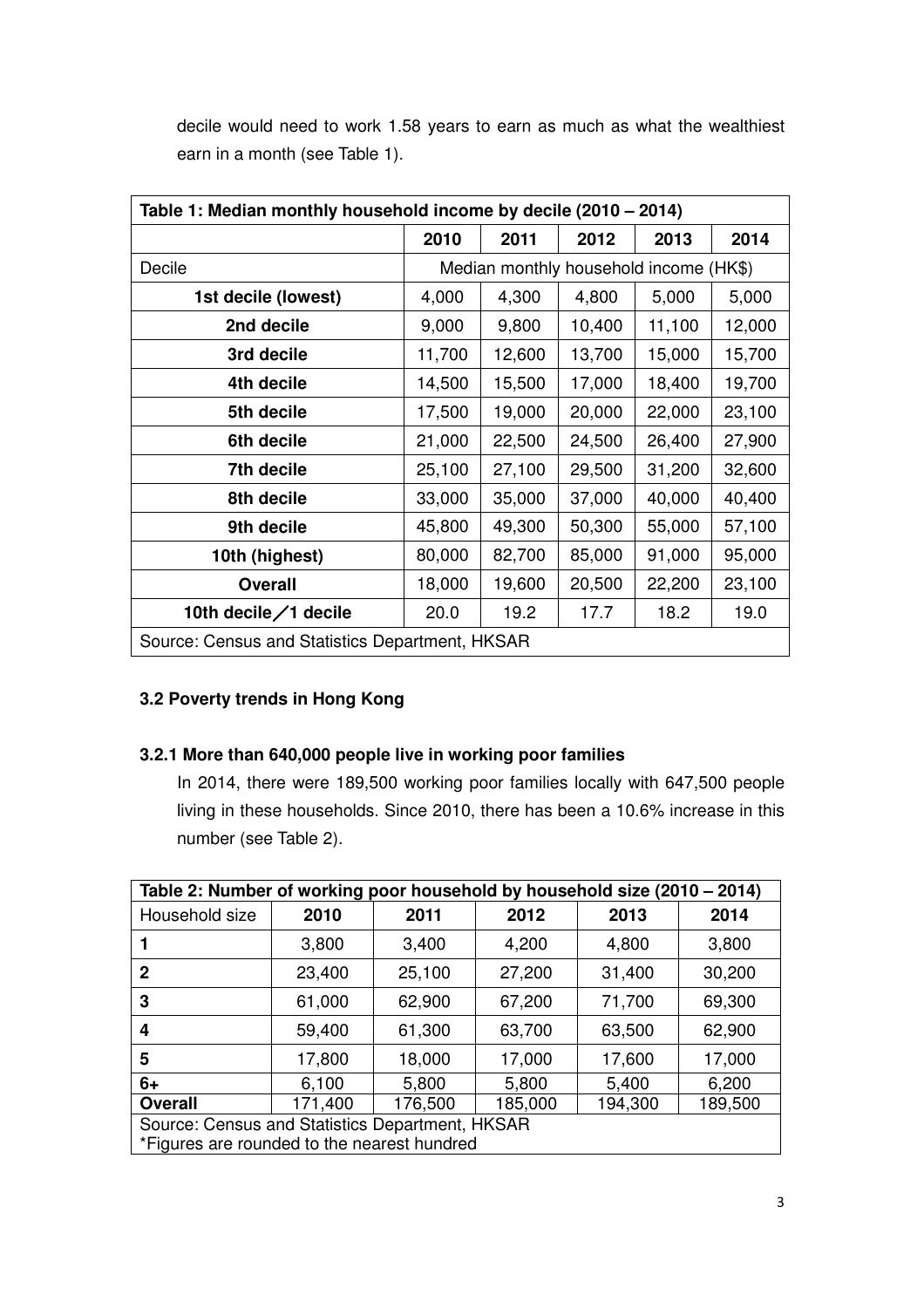## **3.2.2 Employed members of poor families bear a heavy burden**

In 2014, about half (49.9%) of working poor households had dependents aged 15 or under, while a quarter (25.8%) had working dependents over the age of 65. On the whole, there were 424,000 people who lived in working poor households and did not work (see Tables 3 and 4).

| Table 3: Number of working poor households that have dependents aged 15 or<br>below (2010 - 2014) |         |         |         |         |         |  |  |
|---------------------------------------------------------------------------------------------------|---------|---------|---------|---------|---------|--|--|
|                                                                                                   | 2010    | 2011    | 2012    | 2013    | 2014    |  |  |
| <b>Working poor</b>                                                                               | 88,900  | 92,900  | 94,200  | 95,000  | 94,500  |  |  |
| household that have                                                                               |         |         |         |         |         |  |  |
| dependents aged 15 or                                                                             |         |         |         |         |         |  |  |
| below (A)                                                                                         |         |         |         |         |         |  |  |
| <b>Working poor</b>                                                                               | 171,400 | 176,500 | 185,000 | 194,300 | 189,500 |  |  |
| households (B)                                                                                    |         |         |         |         |         |  |  |
| $A/B$ %                                                                                           | 51.9    | 52.6    | 50.9    | 48.9    | 49.9    |  |  |
| Source: Census and Statistics Department, HKSAR                                                   |         |         |         |         |         |  |  |

| Table 4: Number of working poor households with persons aged 65 or above<br>$(2010 - 2014)$ |         |         |         |         |         |  |  |
|---------------------------------------------------------------------------------------------|---------|---------|---------|---------|---------|--|--|
|                                                                                             | 2010    | 2011    | 2012    | 2013    | 2014    |  |  |
| <b>Working poor</b>                                                                         | 40,200  | 42,800  | 46,500  | 50,800  | 48,800  |  |  |
| households that have                                                                        |         |         |         |         |         |  |  |
| dependents aged 65 or                                                                       |         |         |         |         |         |  |  |
| above $(A)$                                                                                 |         |         |         |         |         |  |  |
| <b>Working poor</b>                                                                         | 171,400 | 176,500 | 185,000 | 194,300 | 189,500 |  |  |
| households (B)                                                                              |         |         |         |         |         |  |  |
| $A/B$ %                                                                                     | 23.5    | 24.2    | 25.1    | 26.1    | 25.8    |  |  |
| Source: Census and Statistics Department, HKSAR                                             |         |         |         |         |         |  |  |

The employed population in working poor households is 223,500, which makes up 34.5% of the total population in the category. On average, each employed member of a working poor household must support two non-working members.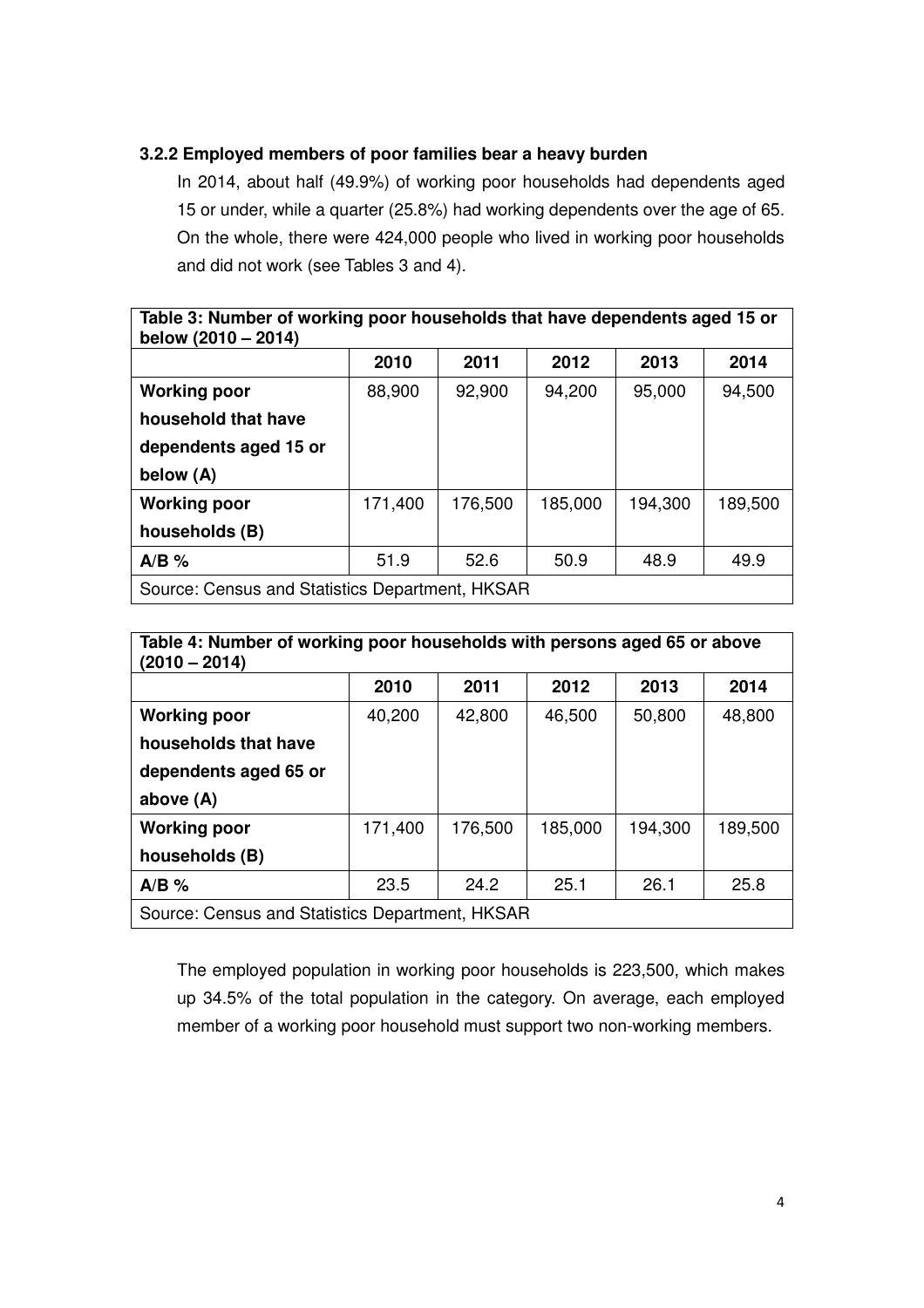| Table 5: Family support ratio and employment rate of working poor households<br>$(2010 - 2014)$ |                                                                        |                                                                              |                                                                                       |                                                   |                                           |  |  |  |  |  |  |
|-------------------------------------------------------------------------------------------------|------------------------------------------------------------------------|------------------------------------------------------------------------------|---------------------------------------------------------------------------------------|---------------------------------------------------|-------------------------------------------|--|--|--|--|--|--|
| Year                                                                                            | <b>Number of</b><br>persons in<br>working<br>poor<br>households<br>(A) | <b>Number of</b><br>employed<br>persons in<br>working poor<br>households (B) | <b>Number of</b><br>unemployed<br>persons in<br>working poor<br>households<br>$(A-B)$ | <b>Family</b><br>support<br>ratio*<br>$(B)/(A-B)$ | <b>Employment</b><br>rate<br>(B)/(A)<br>% |  |  |  |  |  |  |
| 2010                                                                                            | 597,700                                                                | 194,500                                                                      | 403,200                                                                               | $0.48 = 1:2.1$                                    | 32.5                                      |  |  |  |  |  |  |
| 2011                                                                                            | 613,100                                                                | 201,100                                                                      | 412,000                                                                               | $0.49 = 1:2.0$                                    | 32.8                                      |  |  |  |  |  |  |
| 2012                                                                                            | 636,000                                                                | 213,500                                                                      | 422,500                                                                               | $0.51 = 1:2.0$                                    | 33.6                                      |  |  |  |  |  |  |
| 2013                                                                                            | 657,900                                                                | 229,700                                                                      | 428,200                                                                               | $0.54 = 1:1.9$                                    | 34.9                                      |  |  |  |  |  |  |
| 2014                                                                                            | 647,500                                                                | 223,500                                                                      | 424,000                                                                               | $0.53 = 1:1.9$                                    | 34.5                                      |  |  |  |  |  |  |
|                                                                                                 |                                                                        | $\mathsf{R}$ ource: Cansus and Statistics Denartment $\mathsf{HKSAR}$        |                                                                                       |                                                   |                                           |  |  |  |  |  |  |

ensus and Statistics Department, HKSAR

\*A family support ratio of 1:2.0 means that every employed person in the household supports two unemployed persons.

# **3.2.3 A large number of working poor households live below the CSSA level**

In 2014, 101,600 out of 189,500 households that had at least one employed person made a monthly income of less than the average CSSA payment for households of the corresponding size; in other words, 53.6% of working poor households were faced with this situation. However, the majority of these households, though most would qualify, do not receive CSSA. In December 2014, only 7,584 (or 7.5% of) low-income households were on CSSA, according to data from the Department of Social Welfare. (see Table 6).

| Table 6: CSSA take-up rate among working poor households (2010 – 2014) |         |         |         |        |         |  |
|------------------------------------------------------------------------|---------|---------|---------|--------|---------|--|
|                                                                        | 2010    | 2011    | 2012    | 2013   | 2014    |  |
| Number of working poor                                                 |         |         |         |        |         |  |
| households living on less than                                         | 106,800 | 100,000 | 100,200 | 90,600 | 101,600 |  |
| <b>CSSA payments (A)</b>                                               |         |         |         |        |         |  |
| Low-income CSSA cases                                                  | 14,407  | 12,319  | 10,339  | 8,891  | 7,584   |  |
| (December) (B)                                                         |         |         |         |        |         |  |
| <b>CSSA take-up rate among</b>                                         |         |         |         |        |         |  |
| working poor households                                                | 13.5    | 12.3    | 10.3    | 9.8    | 7.5     |  |
| (B)/(A) (%)                                                            |         |         |         |        |         |  |
| Source: Census and Statistics Department, HKSAR <sup>iv</sup>          |         |         |         |        |         |  |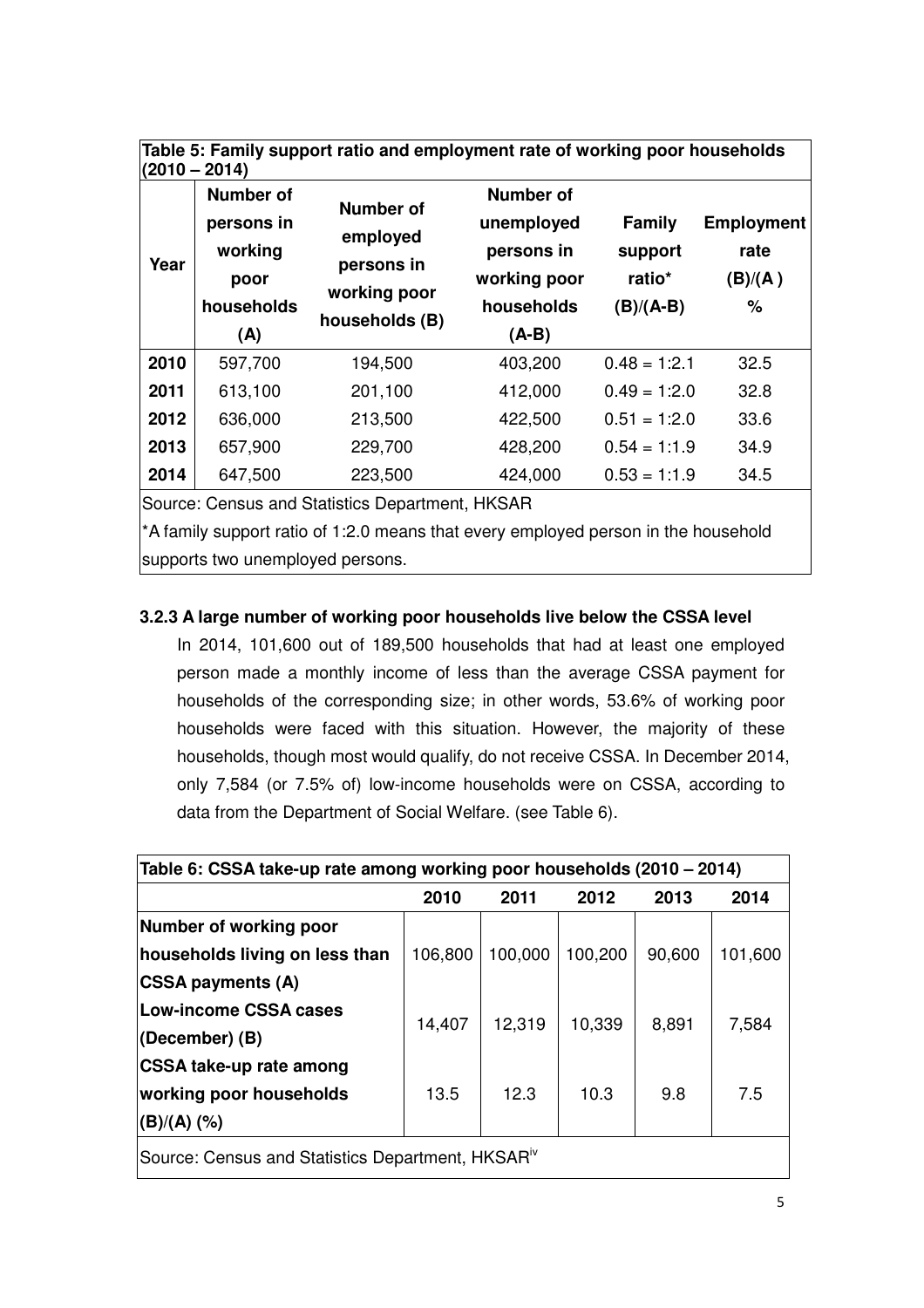#### **4. Policy review**

To better protect low-income workers, the Minimum Wage Ordinance was introduced in 2010. However, despite the current biannual review system, minimum wage lags behind inflation; low-income workers from certain industries have even incurred losses because of this. Moreover, low-income families experience a greater burden when it comes to food, rent and other expenditure because of inflation, but the current minimum wage is not enough to meet these families' basic needs.

With little income, it is difficult for these workers to save up; that is why the MPF is of crucial importance to them. However, the current MPF offsetting mechanism allows employers to offset employees' SP or LSP using the accrued benefits derived from employers' contributions to employees' MPF schemes.

The Commission on Poverty (CoP) is soon to release its latest report on poverty in Hong Kong and will evaluate the effectiveness of public housing policies on alleviating poverty. Currently, the housing benefit is calculated based on the market value of public housing units. The benefit may be distorted by the instability or short term fluctuations in the property market. If rent prices soar, the market value of public housing would be overestimated. So if housing benefits are included in families' household incomes, the nominal income of these poor households would drastically increase, however, their actual disposable income will not increase proportionately. As a result, these households would seemingly be above the poverty line, but in reality, the severity of the poverty they face will not be accurately portrayed.

### **4.1 Statutory Minimum Wage**

#### **4.1.1 Minimum wage lags behind inflation**

The Legislative Council in Hong Kong passed the Minimum Wage Ordinance in July 2010. The Minimum Wage Commission originally suggested that minimum wage should be set at HK\$28/hour (the Consumer Price Index (CPI) was 102 at that time). When the minimum wage officially took effect in May 2011, the CPI had increased by 4%, but minimum wage remained unchanged.

In May 2013, under the current biannual review system, minimum wage increased by 7.1% to HK\$30/hour, but at that point, inflation had gone up by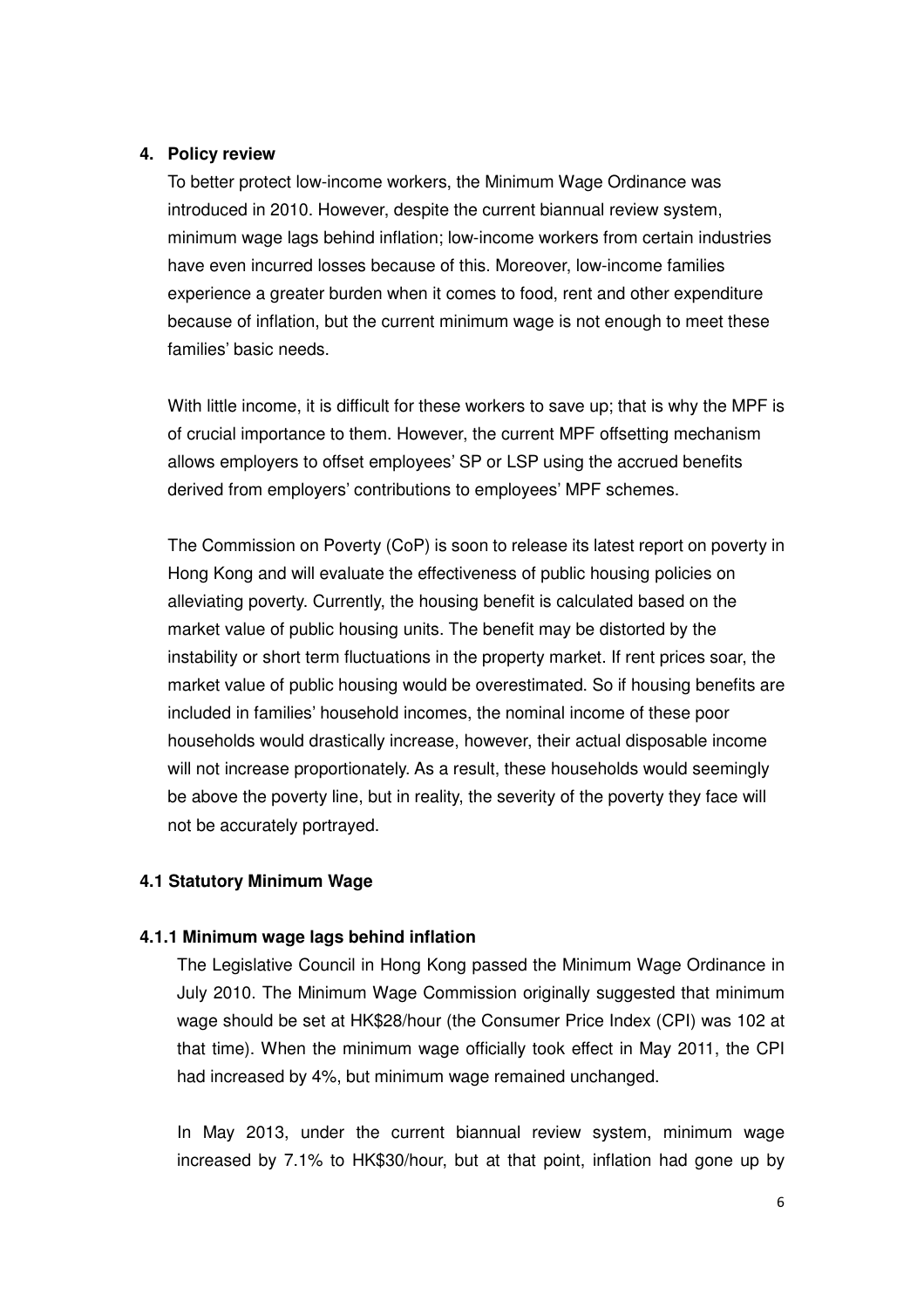12.8%. Similarly, minimum wage increased by 16.1% (compared to May 2011) to HK\$32.5/hour in May 2015, although by then the accumulated inflation had gone up by 20.5%. Clearly, increases in minimum wage have never been on par with inflation (see Table 7).

| Table 7: Percentage increase in CPI and minimum wage |            |                                                 |                 |                  |  |  |
|------------------------------------------------------|------------|-------------------------------------------------|-----------------|------------------|--|--|
| Date                                                 | <b>CPI</b> | Percentage                                      | Minimum wage    | Percentage       |  |  |
|                                                      |            | increase in CPI                                 | level (HK\$/hr) | increase in      |  |  |
|                                                      |            | compared to                                     |                 | minimum          |  |  |
|                                                      |            | July 2010 (%)                                   |                 | wage             |  |  |
|                                                      |            |                                                 |                 | compared to      |  |  |
|                                                      |            |                                                 |                 | <b>July 2010</b> |  |  |
|                                                      |            |                                                 |                 | (%)              |  |  |
| <b>July 2010</b>                                     | 102.0      |                                                 | 28 (suggested   |                  |  |  |
|                                                      |            |                                                 | level)          |                  |  |  |
| <b>May 2011</b>                                      | 106.2      | 4.1                                             | 28              | 0.0              |  |  |
| <b>May 2013</b>                                      | 115.0      | 12.8                                            | 30              | 7.1              |  |  |
| <b>May 2015</b>                                      | 122.9      | 20.5                                            | 32.5            | 16.1             |  |  |
|                                                      |            | Source: Census and Statistics Department, HKSAR |                 |                  |  |  |

## **4.1.2 Real income of low-income workers in certain industries have declined**

Over the past five years, the nominal index of payroll per person in certain industries that employ a significant number of low-income workers – including the social and personal services sector, and the transportation, storage, postal and courier services industry – has seen an increase of up to 17%, but the actual index of payroll per person engaged  $2$  has decreased by 2.5% and 3% respectively. Since salary increases have been cancelled out by inflation, it has been very difficult for low-income workers to support their basic living expenses (see Tables 8 and 9).

 $\overline{a}$ 

 $2$  Real index of payroll per person engaged is obtained by deflating the nominal index by the composite consumer price index to adjust for changes in consumer prices.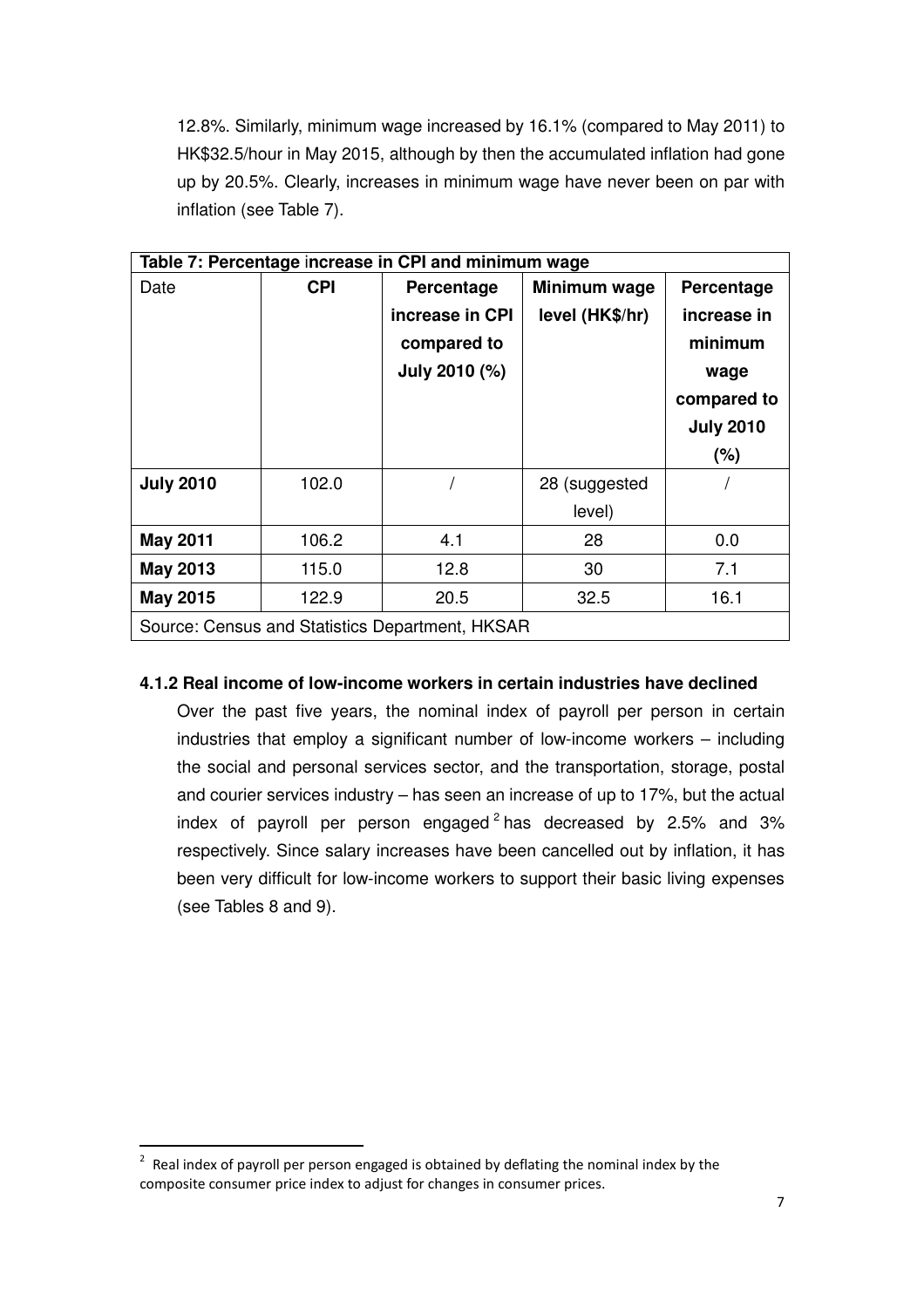|      |              | Nominal index of payroll                   |              | <b>Real index of payroll</b>               |  |  |
|------|--------------|--------------------------------------------|--------------|--------------------------------------------|--|--|
| Year | <b>Index</b> | <b>Accumulated</b><br>percentage<br>change | <b>Index</b> | <b>Accumulated</b><br>percentage<br>change |  |  |
|      |              | compared to<br>2010(%)                     |              | compared to<br>2010 (%)                    |  |  |
| 2010 | 97.2         |                                            | 94.6         |                                            |  |  |
| 2011 | 100.3        | $+3.2$                                     | 94.7         | $+0.1$                                     |  |  |
| 2012 | 105.6        | $+8.6$                                     | 96.1         | $+1.6$                                     |  |  |
| 2013 | 109.5        | $+12.7$                                    | 95.6         | $+1.1$                                     |  |  |
| 2014 | 110.6        | $+13.8$                                    | 91.8         | $-3.0$                                     |  |  |

**Table 9: Nominal and real index of payroll of employees in transportation, storage, postal and courier services industry (2010–2014) (1st quarter in 1999**   $= 100$ 

|      |                                                          | Nominal index of payroll                                             |              | Real index of payroll                                                  |
|------|----------------------------------------------------------|----------------------------------------------------------------------|--------------|------------------------------------------------------------------------|
| Year | <b>Index</b>                                             | <b>Accumulated</b><br>percentage<br>change<br>compared to<br>2010(%) | <b>Index</b> | <b>Accumulated</b><br>percentage<br>change<br>compare to<br>$2010$ (%) |
| 2010 | 112.2                                                    |                                                                      | 112          |                                                                        |
| 2011 | 115.7                                                    | $+3.1$                                                               | 109.2        | $-2.5$                                                                 |
| 2012 | 122.4                                                    | $+9.1$                                                               | 111.4        | $-0.5$                                                                 |
| 2013 | 128.6                                                    | $+14.6$                                                              | 112.2        | $-0.2$                                                                 |
| 2014 | 131.5                                                    | $+17.2$                                                              | 109.2        | $-2.5$                                                                 |
|      | Source: Census and Statistics Department, HKSARvil, viii |                                                                      |              |                                                                        |

## **4.1.3 Low-income families bear greater burden because of inflation**

When comparing the percentage increase of the CPI, Consumer Price Index (A) (CPI(A)) and Consumer Price Index (C) (CPI(C)) between 2010 and 2014, CPI(A) showed a greater increase over CPI(C). CPI(A) increased by 5.6% in 2013, which is significantly higher than that of the CPI (4.4%) and CPI(C) (3.5%); this indicates that over the past five years, low-income families had to bear a greater burden because of inflation (see Figure 1).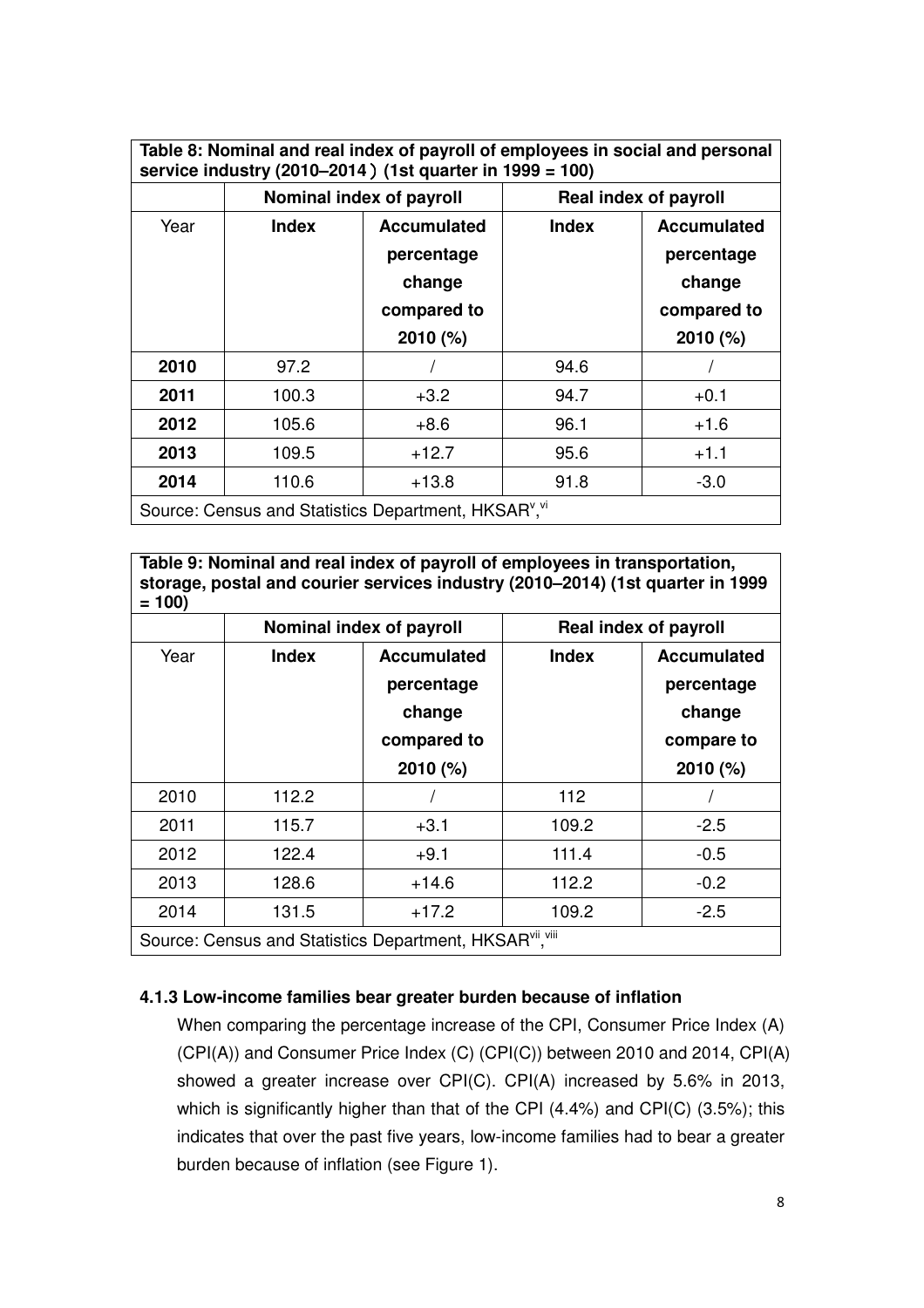

Figure 1: Percentage increase of CPI, CPI(A) and CPI(C) (2010 – 2014) (%)

Since food and rental expenses account for over 60% of low-income families' total expenses<sup>3</sup>, food and rental inflation greatly impact these families. Examining the inflation rates of food and rental expenses show that the inflation rate of CPI(A) was higher than that of CPI and CPI(C). In 2014, CPI(A) in food and rental expenses increased by 4.2% and 6.8% respectively (see Figures 2 and 3).



**Figure 2: Percentage change in food price index 201 2010 – 2014 (%)**

<sup>3</sup> According to the Census and Statistics Department, "2009/10 Household Expenditure Survey and the Rebasing of the Consumer Price Indices", Box 2.2, Food and Housing expenditure weights 33.68% and 32.19% in CPI(A) respectively.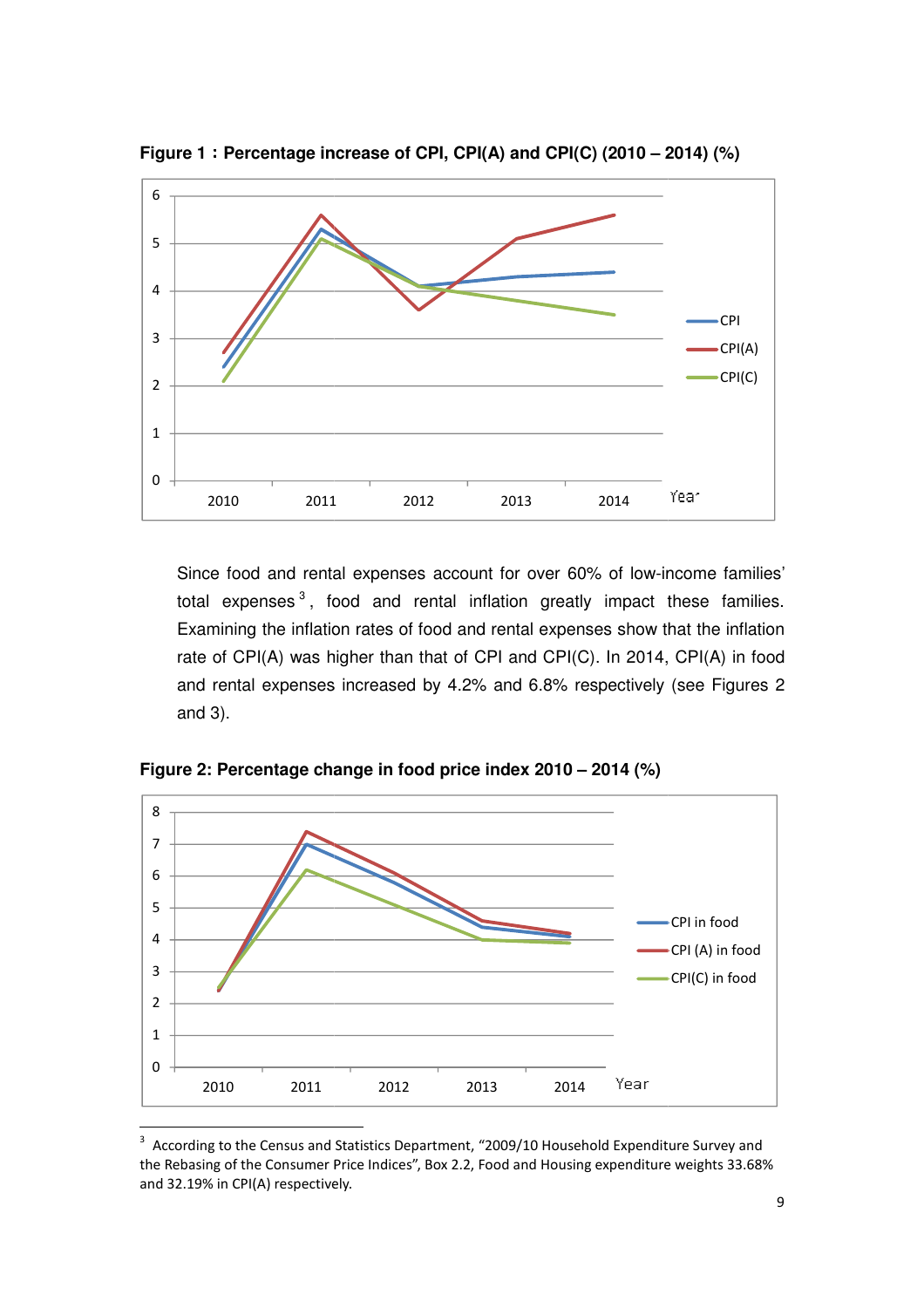

**Figure 3: Percentage increase in private housing rental index (2010 – 2014) (%)**

This analysis is clearly indicative of the fact that low-income families are more greatly burdened by inflation, whether in terms of food, rent or general expenditure. While increased income can offset inflation, the current income level low-income families make is not enough to achieve this or support their basic needs.

### **4.1.4 Minimum wage fails to support basic needs**

OHK believes a fair minimum wage should enable employees to support their and their families' basic needs. According to the 'Hong Kong Poverty Situation Report 2013<sup>tx</sup>, among all working households, each employed family member had to support one non-working family member (such as children and elderly persons). This 1:1 ratio is crucial in calculating minimum wage.

According to OHK's calculations, the basic cost of living for a two-person household should be HK\$9,083 in 2014<sup>x</sup>; hence the minimum wage level should be set at HK\$35/hour in order to take this 1:1 ratio into account. Despite the increase in minimum wage to HK\$32.5/hour in May 2015, the current minimum wage level is still below OHK's suggested level. We believe the current minimum wage level fails to support workers' and their families' basic cost of living.

According to the '2014 Report on Annual Earnings and Hours Survey'xi, the working population paid below OHK's suggested wage level stood at 316,900. These low-income workers worked mostly in supermarkets, convenience stores,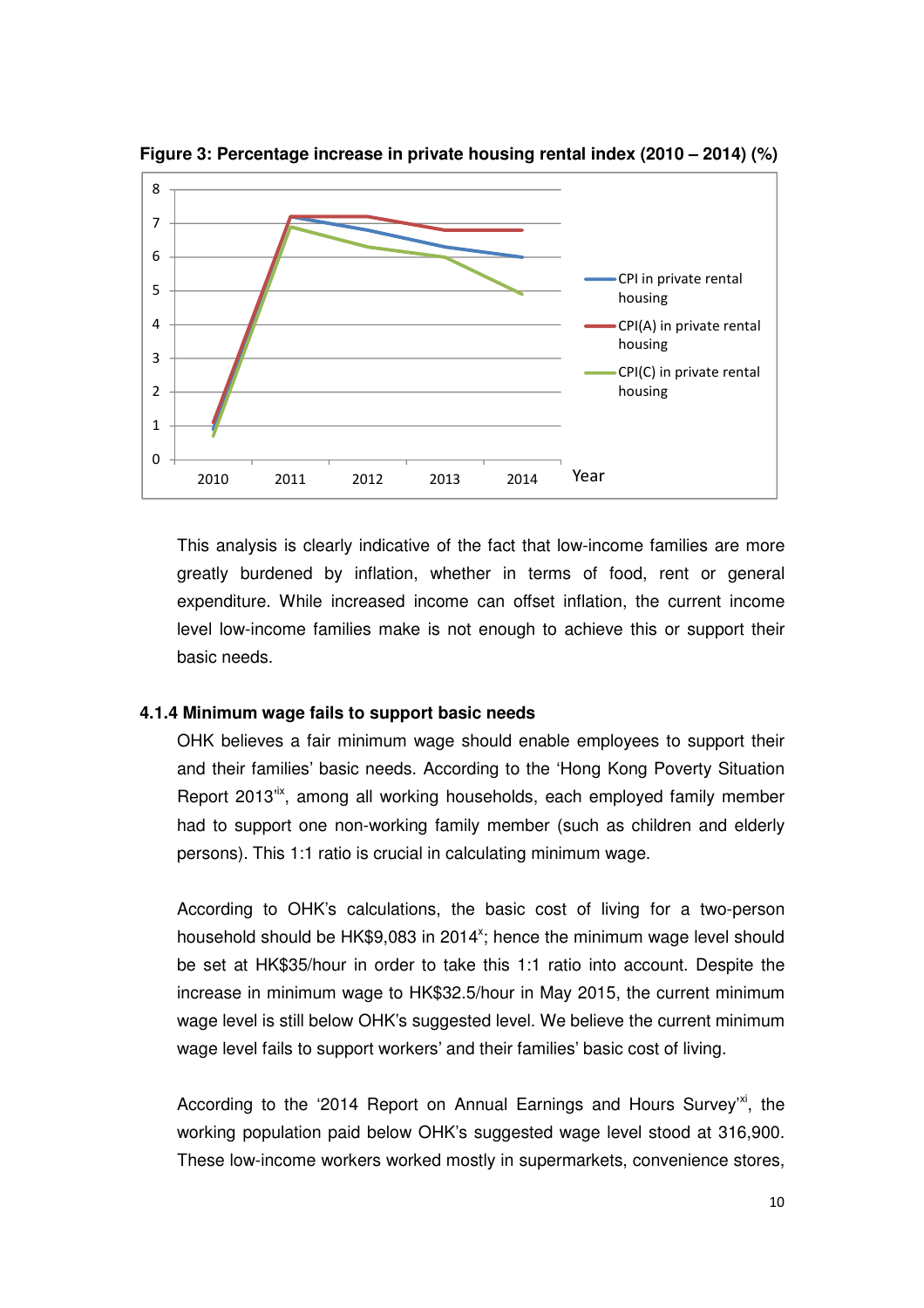fast food restaurants, property management companies, as well as in the security and cleaning industries.

#### **4.2 MPF offset mechanism harms workers' retirement protection**

The MPF is important to providing employees in Hong Kong with retirement protection. However, the offsetting mechanism allows employers to offset the SP or LSP using the accrued benefits from employers' MPF contributions for employees. As a result, this greatly and negatively impacts employees' MPF benefits and thus their retirement protection.

Between 2010 and 2014, the total amount of benefits withdrawn stood at HK\$41.6 billion A total of, 30% of this amount (HK\$12.3 billion) was used to offset SP and LSP, which was only slightly less than what employers withdrew from employees' MPF for their retirement (HK\$15.3 billion) (see Table 10).

| Table 10: Amount of benefits paid by grounds of withdrawal 2010 - 2014 (HK\$ million) <sup>xii</sup> |                   |              |            |         |       |                     |           |  |
|------------------------------------------------------------------------------------------------------|-------------------|--------------|------------|---------|-------|---------------------|-----------|--|
| Year                                                                                                 | <b>Retirement</b> | Permanent    | Total      | Small   | Death | <b>Offsetting</b>   | Sub-total |  |
|                                                                                                      | / Early           | departure    | incapacity | balance |       | <b>SP &amp; LSP</b> |           |  |
|                                                                                                      | retirement        | Hong<br>from |            | account |       |                     |           |  |
|                                                                                                      |                   | Kong         |            |         |       |                     |           |  |
| 2010                                                                                                 | 1,762             | 1,955        | 122        | 2       | 234   | 2,103               | 6,178     |  |
| 2011                                                                                                 | 1,922             | 1,856        | 106        |         | 247   | 2,332               | 6,463     |  |
| 2012                                                                                                 | 2,926             | 1,971        | 134        | 1       | 338   | 2,270               | 7,640     |  |
| 2013                                                                                                 | 3,976             | 2,646        | 155        | 1       | 377   | 2,678               | 9,834     |  |
| 2014                                                                                                 | 4,782             | 3,102        | 202        | 1       | 410   | 3,006               | 11,503    |  |
| Sub-total                                                                                            | 15,368            | 11,530       | 719        | 6       | 1,606 | 12,389              | 41,618    |  |

#### **4.2.1 Offset mechanism negatively affects low-income workers most**

Currently, employees who earn HK\$7,100 a month or less are not required to contribute to their MPF accounts; only employers are required to contribute 5% of employees' incomes. According to the '2014 Report on Annual Earnings and Hours Survey', there were 265,200 workers who were paid less than HK\$7,100 a month. This group is most negatively affected by the offset mechanism as most of employers' contributions are offset through SP or LSP. As such, their remaining MPF benefits fail to support their basic needs after retirement.

#### **4.2.2 Outsourced workers' MPF regularly offset**

Among low-income workers, outsourced workers are highly affected by the MPF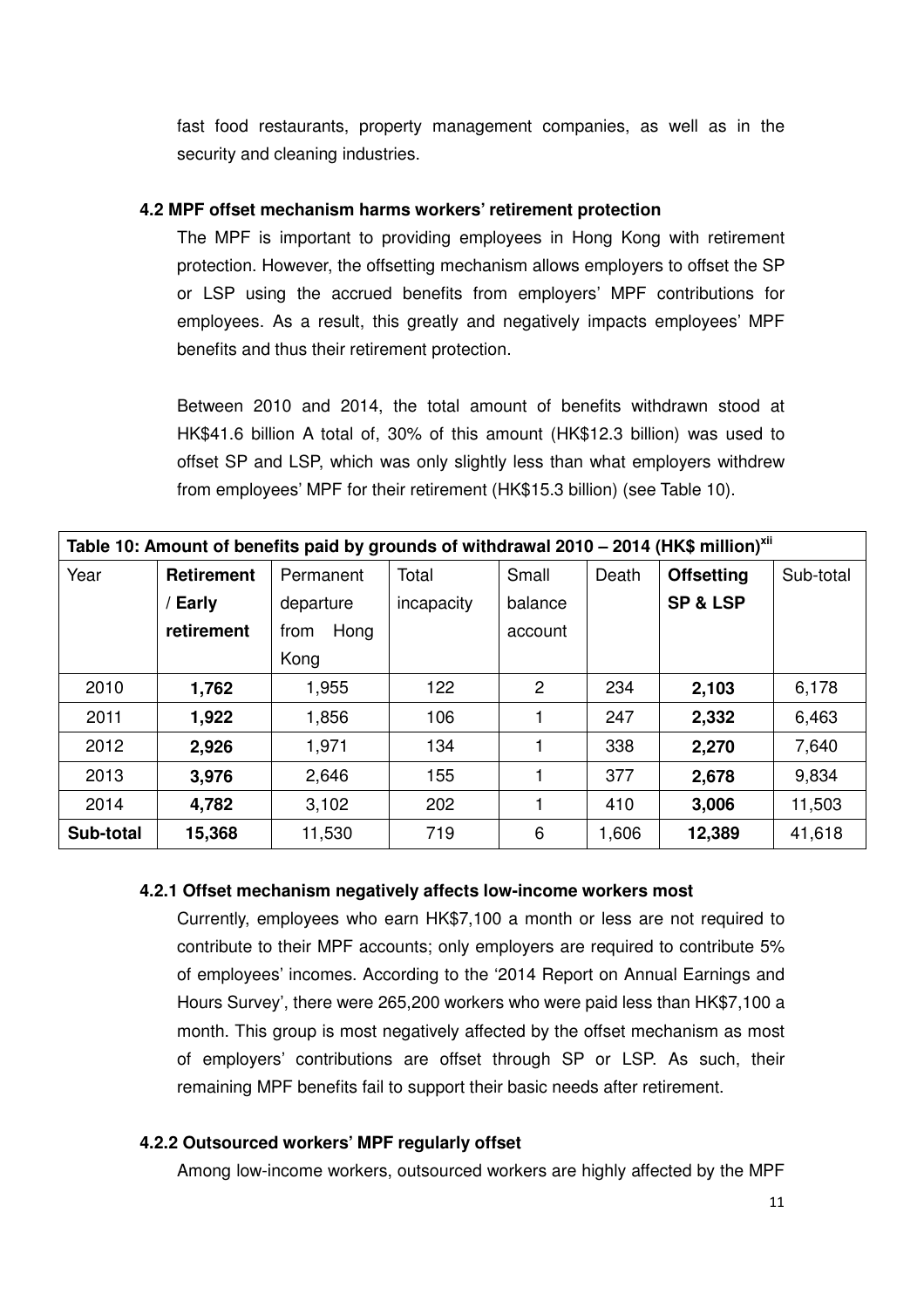offsetting mechanism. Usually, employers are required to change their outsourced service providers every two to three years; this means employers need to layoff and re-employ workers from time to time. As a result, outsourced workers' MPFs are offset for SP or LSP, causing significant loss in benefits in their retirement protection.

As the biggest employer in Hong Kong, the Government employed over 57,000 outsourced workers in 2014<sup>4</sup>. Over 90% were employed by the Housing Authority, Food and Environmental Hygiene Department and Leisure and Cultural Services Department. Government outsourced workers face the same challenge as other outsourced workers as their MPF benefits are also frequently offset because of the need to regularly change service providers.

# **4.3 Calculation of public housing benefits should take housing affordability into account**

According to the Population Census in 2011, there were 76,866 poor households living in private rental housing. Rental expenses accounted for up to 37.3% of their monthly income, while general rental expenses only accounted for 24.3% in the average household.

Since public housing can greatly impact poverty alleviation, OHK believes it should be taken into account when reviewing the effectiveness of poverty alleviation policies. However, the Government should consider whether this calculation truly reflects the housing affordability of low-income families. The Government initially suggested determining the market value of public housing units by adopting the existing method used by the Rating and Valuation Department. The housing benefit of each household would then be calculated by deducting the actual rent from the market value of the public housing unit, and the subsidy would be counted towards families' household income.

The market value of public rental units, inhabited by many poor families in Hong Kong, may be distorted by the instability or short term fluctuations in the property market. If rent prices soar, the market value of public housing would be overestimated. So if housing benefits are included in families' household incomes, the nominal income of these poor households would drastically increase, while their actual disposable income would not increase accordingly. As a result, these households would seemingly be above the poverty line, but in

l

<sup>4</sup> http://www.fstb.gov.hk/tb/tc/docs/pr20150325c\_annex\_c.pdf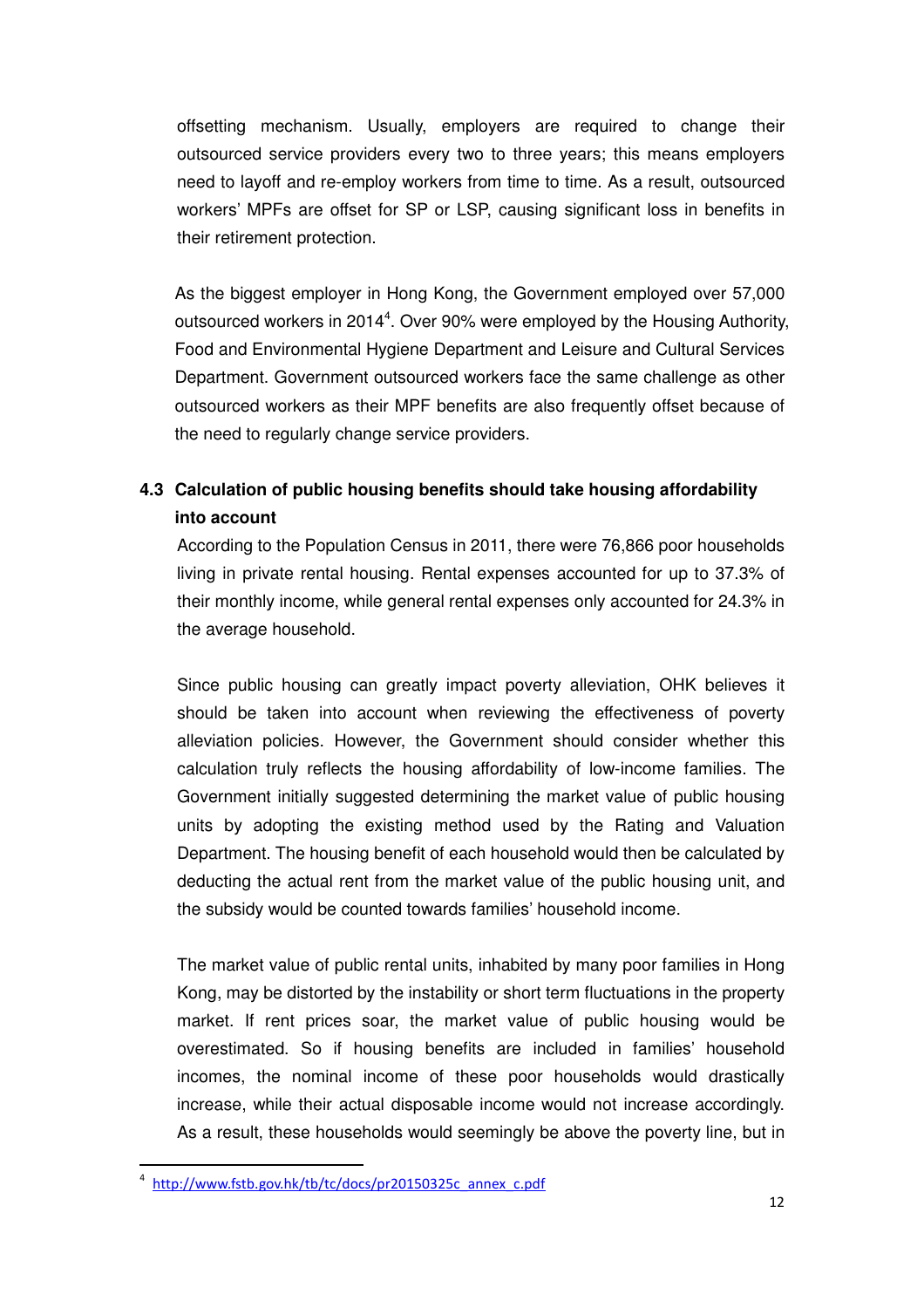reality, the severity of the poverty they face would not be accurately portrayed.

### **5. OHK's recommendations**

OHK maintains that all working people have the right to a decent basic standard of living for themselves and their families. Workers should be paid a just and fair salary for their work so that they can support themselves and their families with dignity. Since public housing plays a crucial role in poverty alleviation, OHK believes that the CoP should take it into account when reviewing the effectiveness of poverty alleviation policies. More specifically, they should consider whether this calculation truly reflects the housing affordability of low-income families. Although the implementation of minimum wage may reduce the prevalence of poverty among employed persons to a certain extent, this measure alone is not enough to lift families out of poverty. Furthermore, the MPF offsetting mechanism greatly harms low-income workers' retirement protection and increases their chances of falling into poverty after retirement.

In fact, 189,500 working households are still trapped in poverty. It is unacceptable to allow a significant portion of the population that is contributing to the workforce to remain in desperate straits, be marginalised in society, and have their futures and those of their families in jeopardy. In order to bring about change in this situation, we recommend that the Government consider the following policy suggestions:

## **5.1 Abolition of MPF offsetting mechanism**

The Government, as the biggest employer in Hong Kong, should first abolish the MPF offsetting mechanism in order to protect all of its contracted and outsourced employees, and to be an example for other employers to follow.

The offsetting mechanism is an unjust arrangement, therefore we urge the Government to set a timetable for its cancellation, and to revise related ordinances such as the Employment Ordinance and the Mandatory Provident Fund Schemes Ordinance.

# **5.2 Affordability of housing should be taken into consideration when adjusting the poverty line**

OHK suggests the Government to ensure affordable rent by capping it at 30% of working poor households' incomes so as to alleviate poverty through public housing. This proposal takes reference from overseas practices, such as those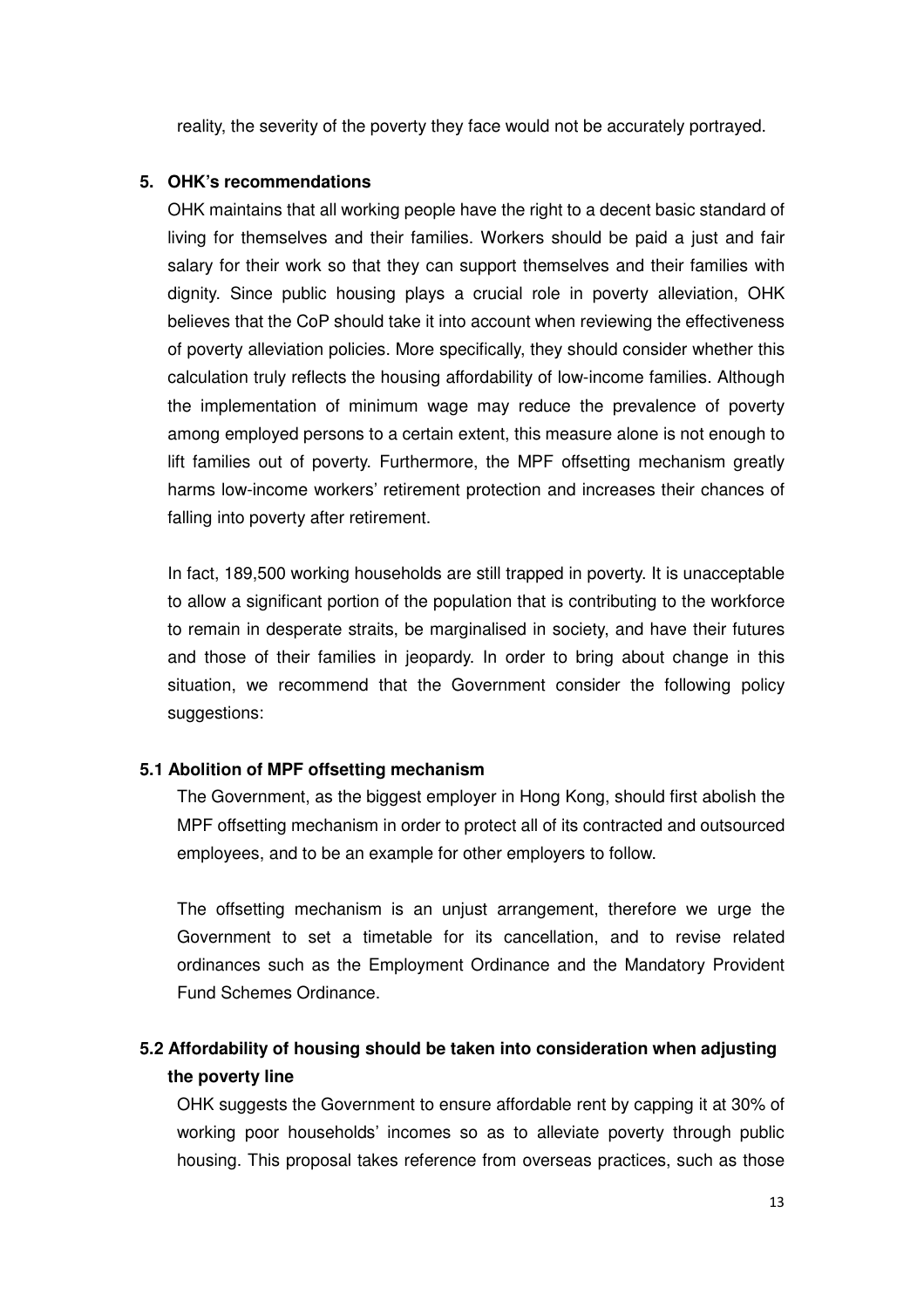from the United States, Canada, Australia and New Zealand, which have adopted a median rent-to-income ratio of 30% as a benchmark to define affordable rent that low-income families can pay relative to their income..

### **5.3 Review minimum wage every year to keep up with inflation**

We believe minimum wage should keep up with inflation, and allow employees to support themselves and their families with dignity. According to our study in 2014, we suggested that minimum wage should be set at HK\$35/hour as this took into account the inflation rate and basic standard of living. Despite the increase to HK\$32.5/hour in May 2015, the current minimum wage level is still below OHK's suggested level. As inflation is only widening the gap between the current and suggested levels, the current minimum wage is failing to support workers' and their families' basic cost of living. We thus urge the Government to review the minimum wage annually and make sure it is adjusted such that it keeps up with inflation.